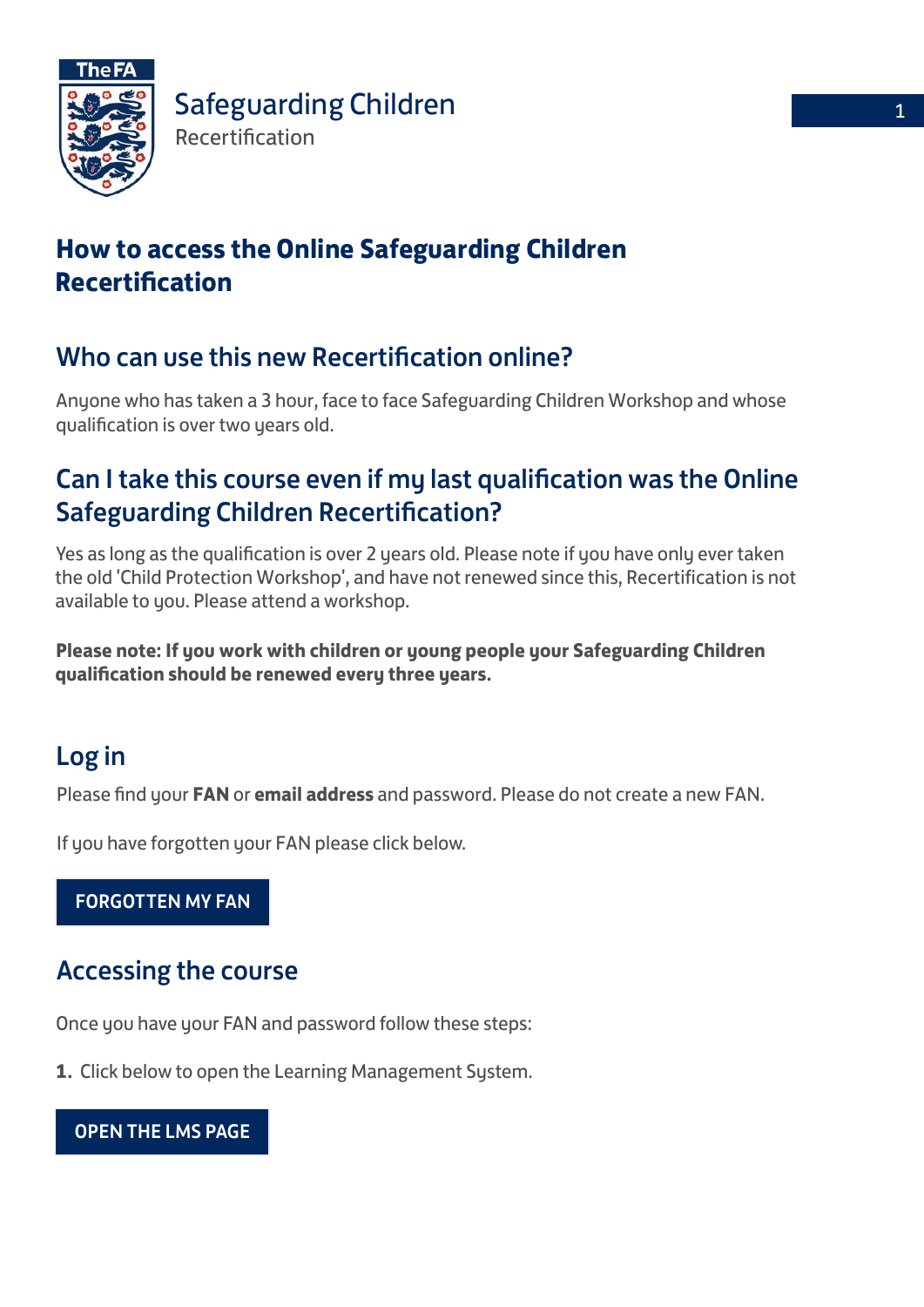**2.** This should open a screen like this. Click on the words 'Sign In' where the blue arrow is pointing.

| The FA 1 Sign in                                                                                                                         |          |    |                    | Search TheFA.com               |                      | $\alpha$                     |  |
|------------------------------------------------------------------------------------------------------------------------------------------|----------|----|--------------------|--------------------------------|----------------------|------------------------------|--|
| England<br>The Emirates FA Cup<br><b>St. George's Park</b><br><b>Rules &amp; Governance</b><br>Shop<br>Women<br><b>Take Part</b><br>More |          |    |                    |                                |                      |                              |  |
| <b>The FACE LEARNING</b><br>Home Active Learning My Reports Find Awards<br>Calendar                                                      |          |    | back to Take Part' |                                |                      |                              |  |
| Home                                                                                                                                     |          |    |                    |                                |                      |                              |  |
|                                                                                                                                          | Calendar |    |                    |                                |                      | $\qquad \qquad \blacksquare$ |  |
|                                                                                                                                          | G        |    |                    | November 2016                  |                      | $\bullet$                    |  |
| <b>WELCOME TO</b>                                                                                                                        | Sun      |    | $\mathbf{1}$       | Mon Tue Wed Thu                | Fri                  | Sat                          |  |
| THE NEW HOME<br><b>IN SECTION AND AN INCHES</b><br>OF FOOTBALL<br><b>SEARCH THE THE</b>                                                  | 6        |    |                    | $\overline{c}$<br>3<br>9<br>10 | $\overline{4}$<br>11 | 5<br>12                      |  |
| <b>EDUCATION</b><br>BASS MA land                                                                                                         | 13       | 14 | 15                 | 16<br>17                       | 18                   | 19                           |  |
|                                                                                                                                          | 20       | 21 | 22                 | 23<br>24                       | 25                   | 26                           |  |
|                                                                                                                                          | 27       | 28 | 29                 | 30                             |                      |                              |  |
| <b>heFA</b><br>W. W. H. A. S.<br><b>ONLINE</b><br><b>ONLINE</b><br><b>CPD</b><br><b>RESPECT</b>                                          |          |    |                    |                                |                      |                              |  |

**3.** When you have clicked on 'Sign In' a screen like this should open.

Enter your FAN and password.

| $\Box$ Tickets<br>$\sum$ Merchandise<br>-2 Wembley | More FA Sites $\vee$<br>+ St. George's Park       |                                       |                              | A Sign in                           |
|----------------------------------------------------|---------------------------------------------------|---------------------------------------|------------------------------|-------------------------------------|
| <b>The FA</b><br><b>ENGLAND</b>                    | THE EMIRATES FA CUP<br><b>COMPETITIONS</b>        | <b>GET INVOLVED</b><br><b>WOMEN'S</b> | <b>RULES AND REGULATIONS</b> | $\mathsf{Q}$<br><b>ABOUT THE FA</b> |
| <b>SIGN IN</b>                                     |                                                   |                                       |                              |                                     |
| $\Omega$<br>Account Sign In                        |                                                   |                                       |                              |                                     |
| SIGN IN<br>YOUR FOOTBALL ACCOUNT                   |                                                   |                                       | <b>The FA</b>                |                                     |
| Sign in with Facebook                              | $3 +$ Sign in with Google<br>Sign in with Twitter |                                       | LOS                          |                                     |
| <b>Email or Fan</b>                                | OR                                                |                                       |                              |                                     |
| Enter your email or fan                            | ➊                                                 |                                       |                              |                                     |
| Password                                           |                                                   |                                       |                              |                                     |
| Enter your password                                |                                                   |                                       |                              |                                     |
| Remember Me                                        | <b>Password Reset</b>                             |                                       |                              |                                     |
| <b>SIGN IN</b>                                     |                                                   |                                       |                              |                                     |
| Don't have an account?                             |                                                   |                                       |                              |                                     |
|                                                    |                                                   |                                       |                              | <b>BACK TO TOP</b>                  |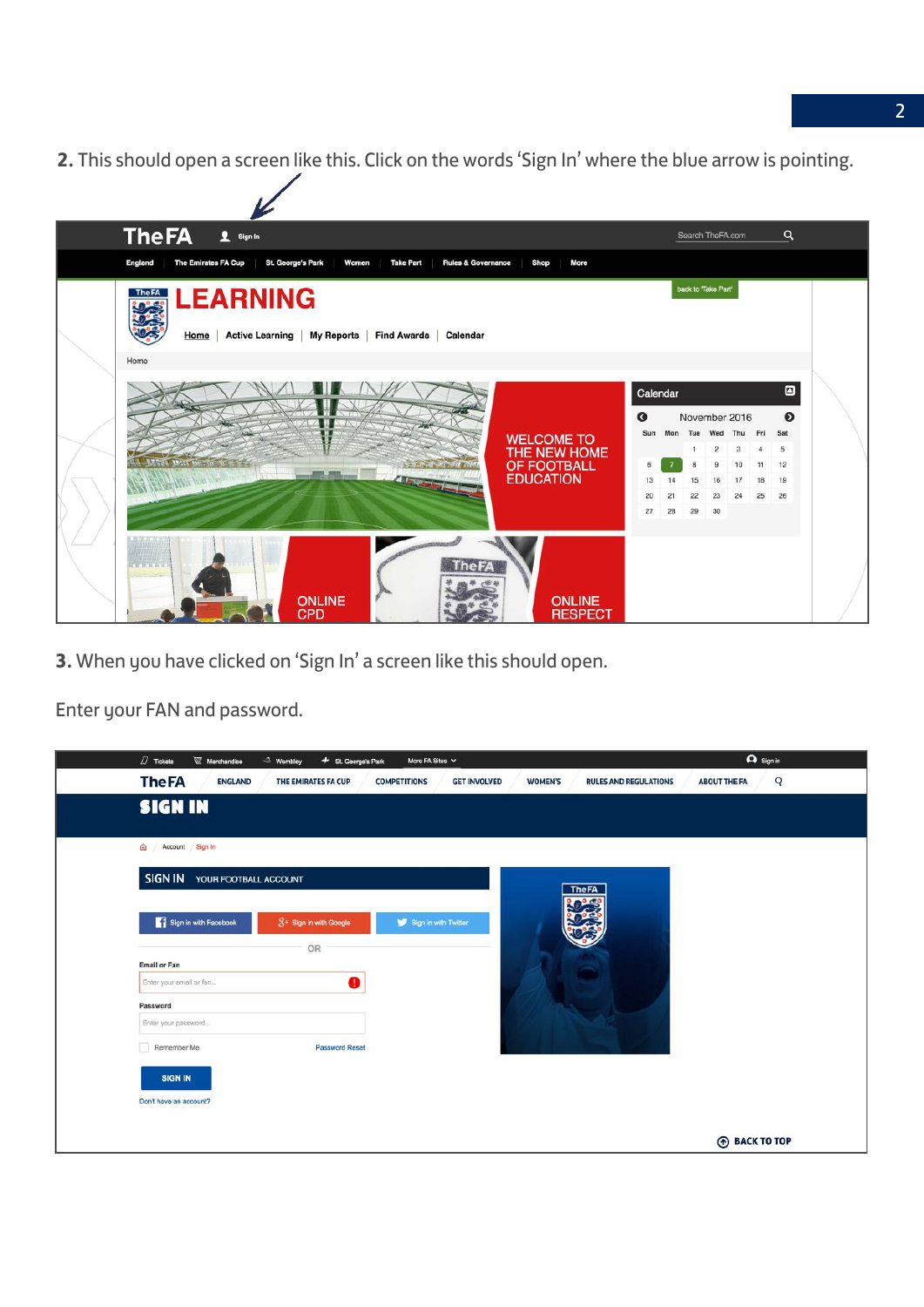**4.** This will take you to a screen like this. It looks very similar to the first screen but now it says 'My Account' instead of 'Sign In'.

| <b>The FA</b><br>My Account                                                                                                                     |           |                              | Search TheFA.com  |                      |         | Q              |  |
|-------------------------------------------------------------------------------------------------------------------------------------------------|-----------|------------------------------|-------------------|----------------------|---------|----------------|--|
| The Emirates FA Cup<br><b>St. George's Park</b><br><b>Rules &amp; Governance</b><br>England<br>Women<br><b>Take Part</b><br><b>Shop</b><br>More |           |                              |                   |                      |         |                |  |
| <b>LEARNING</b><br>The FA<br><b>Active Learning</b><br><b>My Reports</b><br><b>Find Awards</b><br>Home<br>Calendar                              |           |                              | back to Take Part |                      |         |                |  |
| Home                                                                                                                                            |           |                              |                   |                      |         |                |  |
|                                                                                                                                                 | Calendar  |                              |                   |                      |         | $\blacksquare$ |  |
|                                                                                                                                                 | $\bullet$ |                              | November 2016     |                      |         | ๏              |  |
| <b>WELCOME TO</b>                                                                                                                               | Sun       | Tue<br>Mon                   |                   | Wed Thu              | Fri     | Sat            |  |
| THE NEW HOME<br>I BETTE MACHINE TO BE T<br>OF FOOTBALL<br><b>STATISTICS</b>                                                                     |           | 1                            | $\overline{2}$    | $\overline{3}$<br>10 | 4<br>11 | -5<br>12       |  |
| <b>EDUCATION</b><br><b>INDEEMARTING</b>                                                                                                         | 13        | 15<br>14                     | 16                | -17                  | 18      | 19             |  |
|                                                                                                                                                 | 20        | 21<br>22                     | 23                | 24                   | 25      | 26             |  |
|                                                                                                                                                 | 27        | 28<br>29                     | 30                |                      |         |                |  |
|                                                                                                                                                 |           |                              |                   |                      |         |                |  |
|                                                                                                                                                 |           | Administration               |                   |                      |         | $\blacksquare$ |  |
| <b>TERRITOR</b><br><b>The FA</b><br><b>ONLINE</b><br><b>ONLINE</b>                                                                              |           | <b>B</b> My profile settings |                   |                      |         |                |  |
| <b>CPD</b><br><b>RESPECT</b>                                                                                                                    |           |                              |                   |                      |         |                |  |

**5.** Click on the words 'Active Learning' where the blue arrow is pointing. This will open a drop down box.

Click on the words 'Required Learning'. The next page will be more personal to you but scroll down to find Certifications.

Click on 'The FA Safeguarding Certificate'.

| <b>The FA</b><br>Ω<br><b>My Account</b>                                                                                                         |               |                                                 |          | Search TheFA.com               |                    |                 | $\alpha$                    |  |
|-------------------------------------------------------------------------------------------------------------------------------------------------|---------------|-------------------------------------------------|----------|--------------------------------|--------------------|-----------------|-----------------------------|--|
| The Emirates FA Cup<br><b>St. George's Park</b><br><b>Take Part</b><br><b>Rules &amp; Governance</b><br>More<br>England<br>Women<br><b>Shop</b> |               |                                                 |          |                                |                    |                 |                             |  |
| <b>LEARNING</b><br><b>My Reports</b><br>Home<br><b>Active Learning</b><br><b>Find Awards</b><br>Calendar                                        |               |                                                 |          |                                |                    |                 |                             |  |
| Home<br>My Bookings<br>Record of Learning<br><b>Required Learning</b>                                                                           | Calendar<br>◶ |                                                 |          | November 2016                  |                    |                 | $\blacksquare$<br>$\bullet$ |  |
| <b>WELCOME TO</b>                                                                                                                               | Sun           | Mon                                             | Tue      | Wed                            | Thu                | Fri             | Sat                         |  |
| THE NEW HOME<br><b>I AFRAI MAN WITH A BREE</b><br>OF FOOTBALL<br><b>STATE OWNER THE THEFT</b>                                                   |               |                                                 | 1        | $\overline{2}$<br>$\mathbf{Q}$ | $\mathbf{3}$<br>10 | $\cdot$ 4<br>11 | -5<br>12                    |  |
| <b>EDUCATION</b><br>HAS FINE has been<br>$\sqrt{1 - \frac{1}{2}}$                                                                               | 13            |                                                 | 15       | 16                             | 17                 | 18              | 19                          |  |
|                                                                                                                                                 | 20<br>27      | 21<br>28                                        | 22<br>29 | 23<br>30                       | 24                 | 25              | 26                          |  |
| <b>THE US AN AFTER</b><br>The FA<br><b>ONLINE</b><br><b>ONLINE</b><br><b>CPD</b><br><b>RESPECT</b>                                              |               | Administration<br><b>In</b> My profile settings |          |                                |                    |                 | ▣                           |  |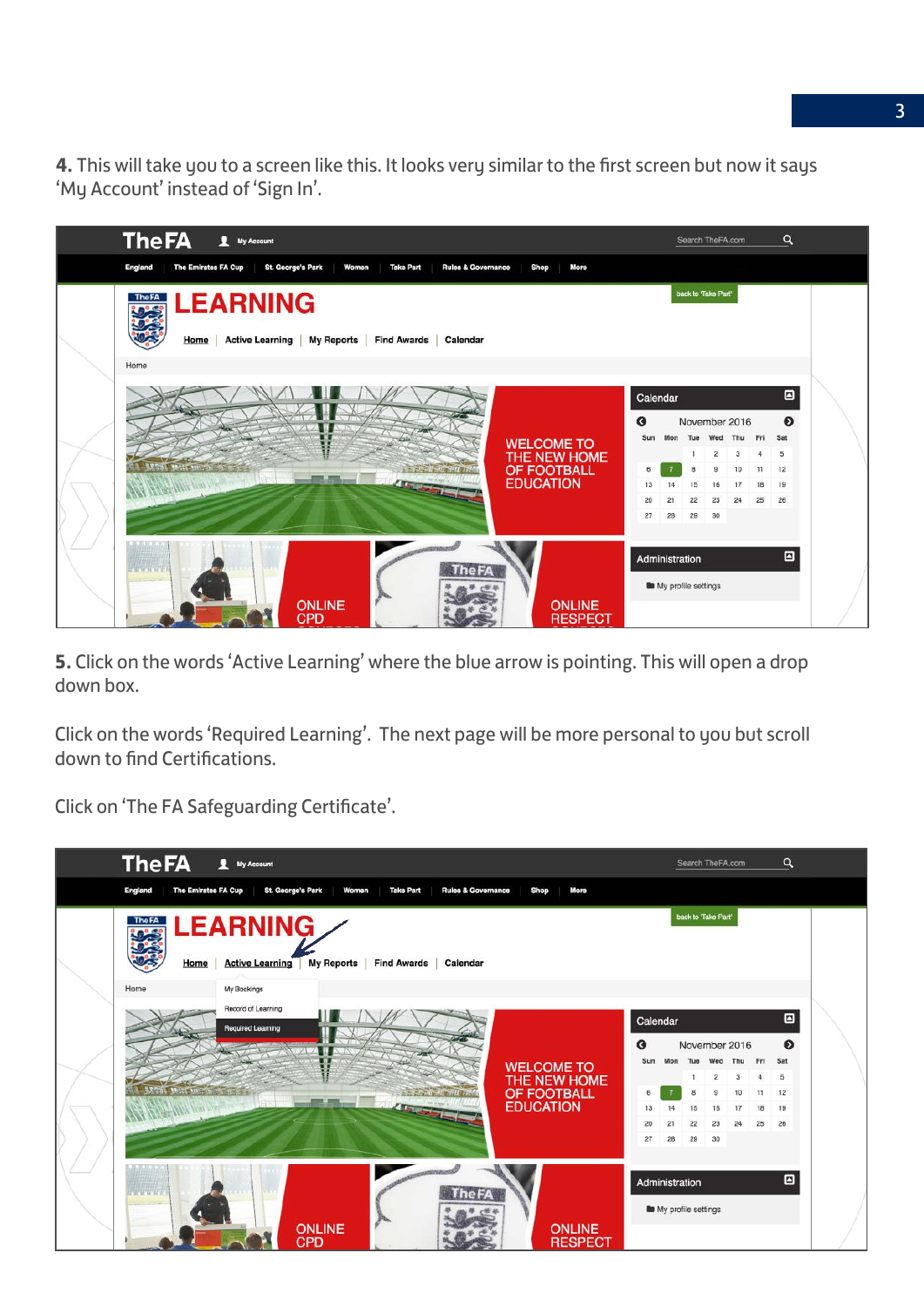**6.** This will take you to the page shown below. Scroll down and click on 'Launch Course'.

| <b>The FA</b><br>Q<br>Ω<br>Search TheFA.com<br><b>My Account</b>                                                                                                                                                                             |  |
|----------------------------------------------------------------------------------------------------------------------------------------------------------------------------------------------------------------------------------------------|--|
| <b>The Emirates FA Cup</b><br><b>Rules &amp; Governance</b><br><b>St. George's Park</b><br><b>Take Part</b><br>More<br><b>England</b><br>Women<br>Shop                                                                                       |  |
| back to Take Part<br><b>The FA LEARNING</b><br><b>Active Learning</b><br><b>My Reports</b><br>Home<br><b>Find Awards</b><br>Calendar                                                                                                         |  |
| Home   Find Awards   Safeguarding Children   The FA Safeguarding Children Certificate                                                                                                                                                        |  |
|                                                                                                                                                                                                                                              |  |
| The FA Safeguarding Children Certificate                                                                                                                                                                                                     |  |
| Recertification window open Your certification will expire on 11 May 2019, 7:01 PM<br>Date assigned: 11 May 2016<br>Due date: 11 May 2019                                                                                                    |  |
| The FA's Safeguarding Children certificate is required for all coaches working with children under the age of 18. The certificate is first issued upon the completion of a Safeguarding<br>course.                                           |  |
| It can be recertified at any time by completing either The FA Safeguarding Children Workshop, The How we support workshop (part of the Level 1) or the Online Safeguarding Re-<br>certification. Workshops can be booked via your County FA. |  |
| Recertification path                                                                                                                                                                                                                         |  |
| <b>Course name</b><br><b>Actions</b><br><b>Status</b>                                                                                                                                                                                        |  |
| Online Safeguarding Children Re-Certification<br><b>LAUNCH COURSE</b>                                                                                                                                                                        |  |

The course page will open.

Scroll down and begin the course, working through each of the five modules.

Once complete, your certificate will be available to download and print of.

Please note: The FA no longer prints and distributes certificates for this course but your FAN will be updated.

# Difficulty logging in?

The most common issue is that a FAN or password has been entered incorrectly. Please check you have the correct FAN and password combination and try again.

If you have followed every step of the guidance and still cannot log in please email your query, contact number and a screen shot, where possible, of the issues you are experiencing to The FA Education team:

Education@TheFA.com